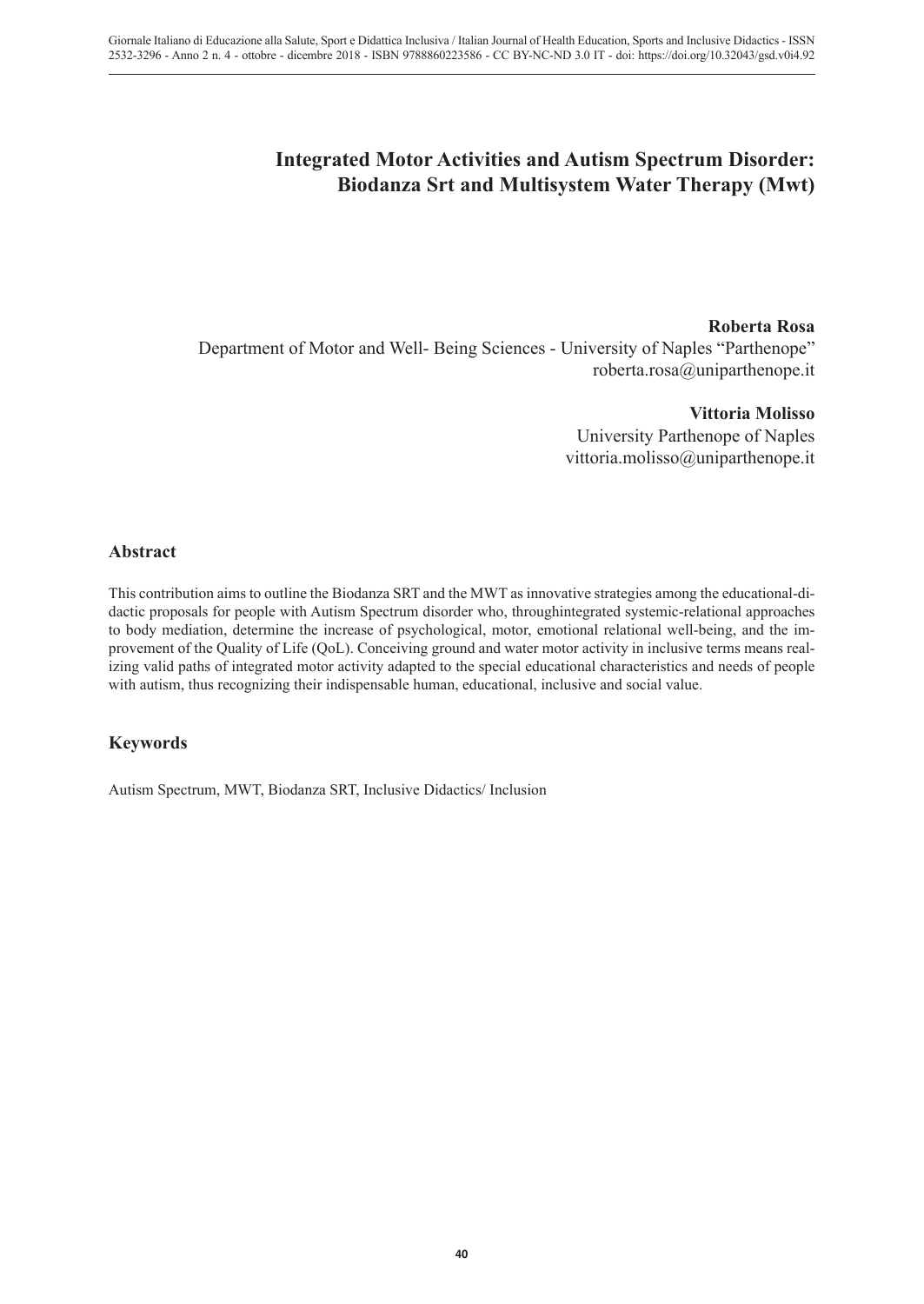### **Introduction**

Autism Spectrum Disorders (ASD) are part of the generalized (being them related to the whole organism) Pervasive Developmental disorders with early onset, and are divided into various forms: Autism, Asperger's Syndrome, Rett's Syndrome, Pervasive Developmental Disorder Not Otherwise Specified (PDD-NOS), and Childhood Disintegrative Disorder. The definition "Autism Spectrum" means that the disorder affects each person differently, varying from a mild to severe symptomatology that accompanies those affected throughout their lives. To date, the exact causes of this disorder are still unknown, supposing that this is a pathology with multi-factorial causes.

Autistic syndrome is very complex, it presents a Syntomatologic Triad (DSM IV and ICD-10) with the compromise of three major areas of development: affective area, linguistic area, social area and consequent problems in social relationships (impairment in the use of non-verbal behaviors such as gaze and gestures, together with the lack of the "mind theory"), in verbal communication (retardation or total absence of spoken language), in behavior (restricted, repetitive and stereotyped activities and interests, sometimes accompanied by aggression) thus manifesting itself with an extreme difficulty in establishing relationships with others,learning a language and social skills.

It is also possible to find additional associated symptoms: specific motor difficulties, stereotyped attitudes, sensory hypo/hypersensitivity, abnormalities in the use of the senses, mental retardation, epilepsy and its associated characteristics (Self / Heterinjuty, Aggressiveness, Unpredictable reactions, Abnormalities in mood, food habits, sleep or perception of danger, and physiological dysfunctions).

In some cases the functions could instead be exceptionally overdeveloped and there could be "splinter skills" such as memory, musical or mathematical skills (Riva, 2000)

There is no cure for autism but, in recent years, in addition to actions related to school integration, rehabilitation, and work placement, emphasis has been given to physical activities and sports, and especially to unconventional practices that involve the whole body, employing psycho-educational interventions integrated to bodily mediation with systemic-relational approach, in order to respond to a more global vision of what is the well-being of people with autistic syndrome

Motor activity is a very important resource for the individual's proper development. Through the discovery and the exploration of one's own body and the environment, the movement and the individual/group playful activity, the subject with autism has the possibility to develop functional abilities in the areas mostly affected by the disorder (communication, social interaction, interests and behavior in general), and learn the many skills of the different development areas, having better knowledge about himself and others, about his own potentialities and limits, and about the social and emotional rules that regulate interpersonal relationships.

Educating through analogical languages such as play, movement, expressiveness, non-verbal communication and emotional and empathic resonance (lived in groups), offersthe child with autism a real opportunity to early acquire, in integrated contexts, the main preconditions of primary and secondary intersubjectivity, the primary categories of space and time, the basic social rules and the most suitable behaviors in different contexts.

The specific purpose of ground and water motor activities in the autistic spectrum is that of *stimulating* the transformation from *dumb body (subtous and passive) into a "living" body (perceived and experienced),* favoring the explication of theexplorative, symbolic, organizational, constructive, and regulatory functions (Salvitti, 2001), useful for acquiring skills that can be spent in everyday life with respect to the knowledge and care of one's own body, the management of anxiety and stress through the learning of effective methods of emotional self-regulation, personal autonomy and healthy lifestyles,*and Possible Relationships*.

The activities carried out in group are a further resource as they act on the educational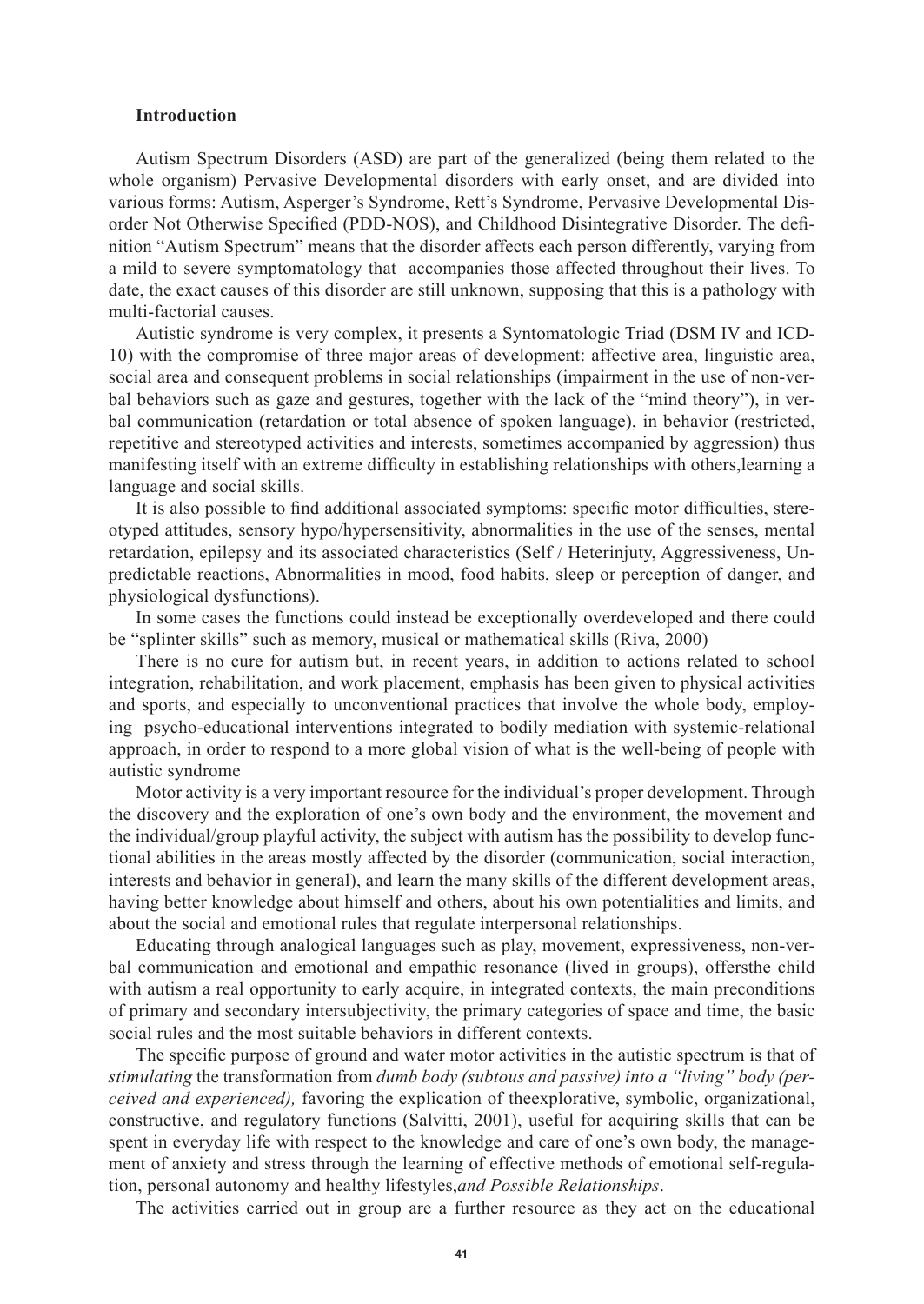dimension of the behavioral evolution, and become a "training ground for life" through which to acquire new cognitive, affective and relational abilities, generating those skills that grant autonomy in everyday life spaces management. (Montesano, Peluso Cassese, Tafuri, 2016). The experience of integrated activities such as Biodanza and MWT in the pool allow autistic children experiencing themselves, for the first time, in a group environment external to school, helping them make important progresses in the field of personal autonomy, social reciprocity and spontaneous communication. Furthermore, it allows all the other participants learning new ways of constructive interaction and improving their motor and social skills, while raising the quality of interpersonal relationships within the group and encouraging the friends within the group to keep involving their fellows with autistic syndrome in even further activities.

In this perspective, bodily mediation and non-verbal, analogical, expressive-motor, playful and imitative communication skills are essential for the construction and generation of welcoming and inclusive educational environments too.

#### **1. Special education and Motor Activity as Inclusive Didactics**

In the perspective of inclusive didactics, *not only differences are accepted, but they are also stimulated, valued, used in daily activities to work together and grow both as individuals and as a group* (AA.VV., Erickson, 2015).

Starting from this dimension, while favoring the development of psychosocial abilities in everyone's personal, social, interpersonal, cognitive and affective area, Motor Sciences represent the "elective space" in which to experience oneself, and simultaneously become the "privileged means" through which identity, self-efficacy (Bandura, 1996/2000), self-esteem, personal autonomy and ecological relationships can be developed and consolidated in people.

If integration aims at searching for what does not work in the individual, and at identifying specific solutions, inclusionis a process based on everyone's active participation in school life, by identifying and removing barriers that may hamper learning. Inclusion must start from *special normality*, that is, from the need to feel like everyone else and the need to be considered in relation to one's own characteristics.

In the perspective of an Inclusive Didactics, there can be four lines of intervention (Ianes, 2001):

- 1. Professionalism of teachers;
- 2. Class Climate;
- 3. Learning methods;
- 4. Contents and tools "(Miato, Miato 2003).

The teacher assumes a facilitating role when he takes care of the student in his entirety, and a strategic role in the promotion of a good class climate.

The class group is an educational and didactic resource where everyone can draw energy and support to dedicate himself to his own self-realization and well-being, cultivating values such as hospitality, solidarity and responsibility. (Polito, 2000)

"A more inclusive school climate allows everyone feeling accepted, understood and valued; it develops the sense of belonging, of positive interdependence and empowerment; it contributes to creating a solid socio-affective ("I feel loved, respected, considered"), communicative ("Everyone listens carefully to what I say and really cares about my point of view") and relational basis ("My class makes me feel fine, there is friendship, mutual help, solidarity and someone's problem becomes everyone's problem»)» (Miato, Miato, 2003).

Inclusive didactics is everyone's didactics, aimed at personalizing and individualizing the interventions through active, participatory, constructive and affective methodologies.Cooperative learning is "a teaching methodology with social mediation, which involves the intentional use of small groups working together to maximize their mutual performance" (Johnson & Johnson, 1987). Going "*from the auditorium to the laboratorium*" is an educational strategy that can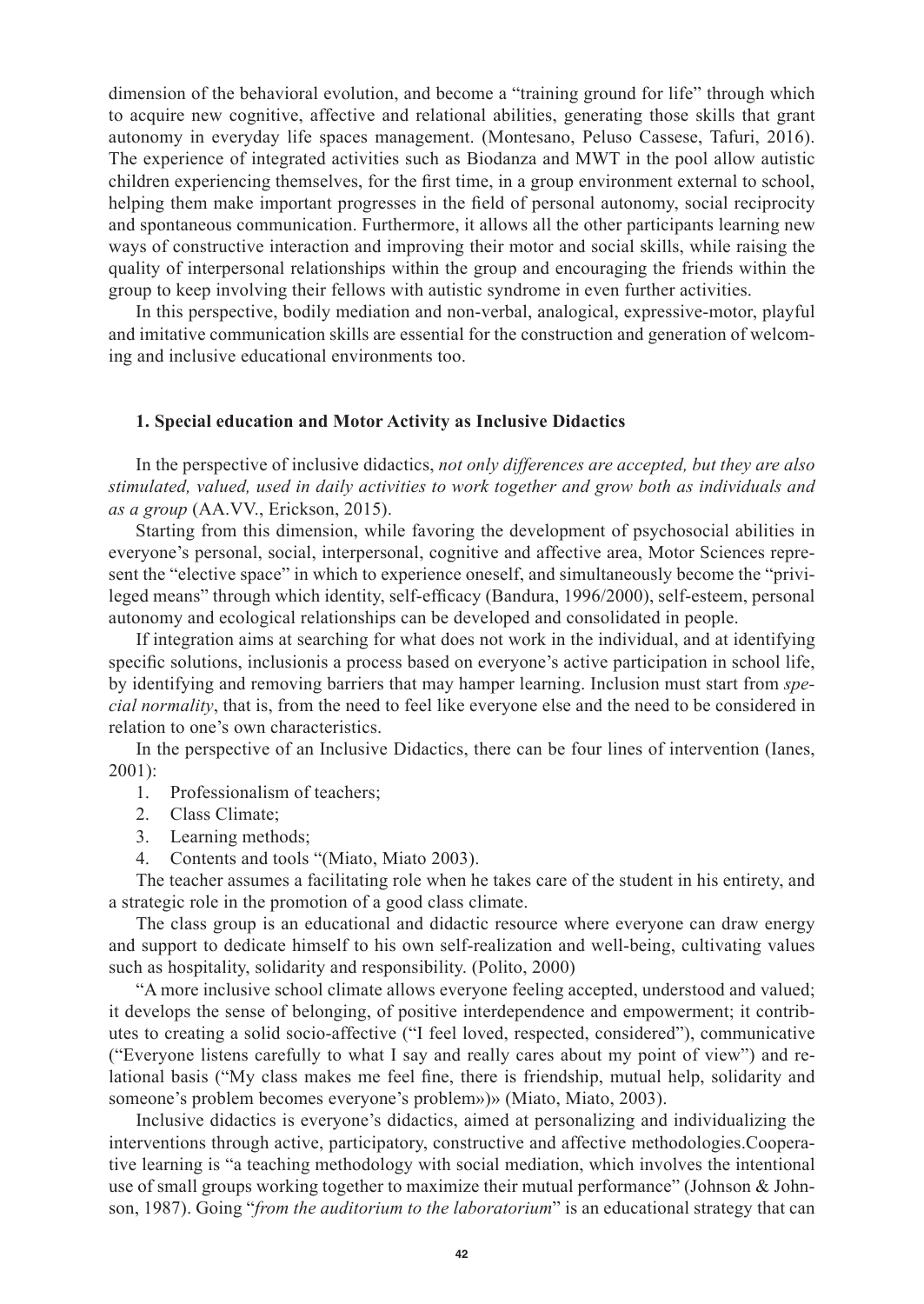create an inclusive environment based on theprinciple " ... according to which each member of a group, with his peculiar and special characteristics, can contribute to the learning of all, and everyone can become a resource (and compensatory tool) for the others "(Ianes, Cramerotti, 2013).

In the didactics of motor activities the challenge is to achieve "Motor interventions for everyone" that, regardless of skill level or age, and in respect of individual differences, can guarantee personal gratification, the improvement of *performances* and, above all, a full inclusion in the context of normality (Mura, 2009).

## **2. Biodanza SRT (Rolando Toro System)**

Biodanza SRT (Rolando Toro system) is an experiential ideal-affective-motor system (Toro Araneda, 2007) that, through the experience of the body, emotion and encounter, re-establishes the balance between "feeling, thinking, and acting ".

It is a methodology with a systemic approach based on a *Biocentric education* (life at the center), which sets itself as odily mediation-based Holistic Social Pedagogy ,finding its foundations in the sciences of life (in particular, in biology and physiology) by also taking inspiration from the foundations of Psychology, Anthropology, Sociology and the most recent research of Neuroscience and Human Sciences.

Through Biocentric Education, the Biodanza SRT methodology aims at promoting the integration between learning and "embodied" knowledge by means of the body languages and emotions, in order to facilitate affective education and the person's overall and harmonious development (Toro Araneda, 2012

Biodanza is a system of Human Integration, organic renewal, emotional re-education and re-learning of the original functions of life, which favors an *Existential rehabilitation*(biopsychosocial) and *Personal Empowerment,* awakening the attention towardsoneself, the others and the context, empathy, self-esteem, self-efficacy, the ability to listen and the strengthening of a healthy identity.

It stems from Rolando Toro Araneda's personal experiences, studies and research; the Chilean psychologist and anthropologist, in the 1960s, starting from the centrality of body and movement as an expression of life, decided to create the Biodanza Pedagogical System. The term Biodanza (Biodance) comes from the Greek prefix *Bios*, which means "Life", and the French word *Danse*, which means an "Integrated emotional movement", and its translation is: "*The Dance of Life*". By making reference to his origins, he promoted a dance conceived as a holistic reality, in which a subject's bodily, emotional, social, intellectual and spiritual aspects are combined. Dance "constitutes the unity of man and his environment, of the individual and his group, of the body and the spirit" (Garaudy, 1985).

Making "one's own dance" in Biodanza means integrating one's own feelings with one's own actions, realizing a communion between the feelings and emotions that animate us and their visible expression of our moving in the world; thus it doesn't mean emulating a movement to perfection or learning pre-established movement codes.

The Innovative Methodology of Biodanza SRT proposesexperiences lived in the "group" (as a strengthener of identity andsense of belonging to a common feeling)and is strictly based on a Gestalt<sup>1</sup> using specific exercises generated by the interaction between: music (universal language), movement (natural expression of the human being), emotion (existential sensibility), vivencia (the moment lived with intensity in the "hic et nunc ": in the" here and now "), encounter (as a reinforcement of identity and belonging), thus representing a place of human

<sup>1</sup> With the term "*Gestalt*" Rolando Toro Araneda refers to the definition given by Kurt Lewin:" a system in which the parts are dynamically connected, so that the change of one part produces a change in all the others ". (Toro Araneda, 2007)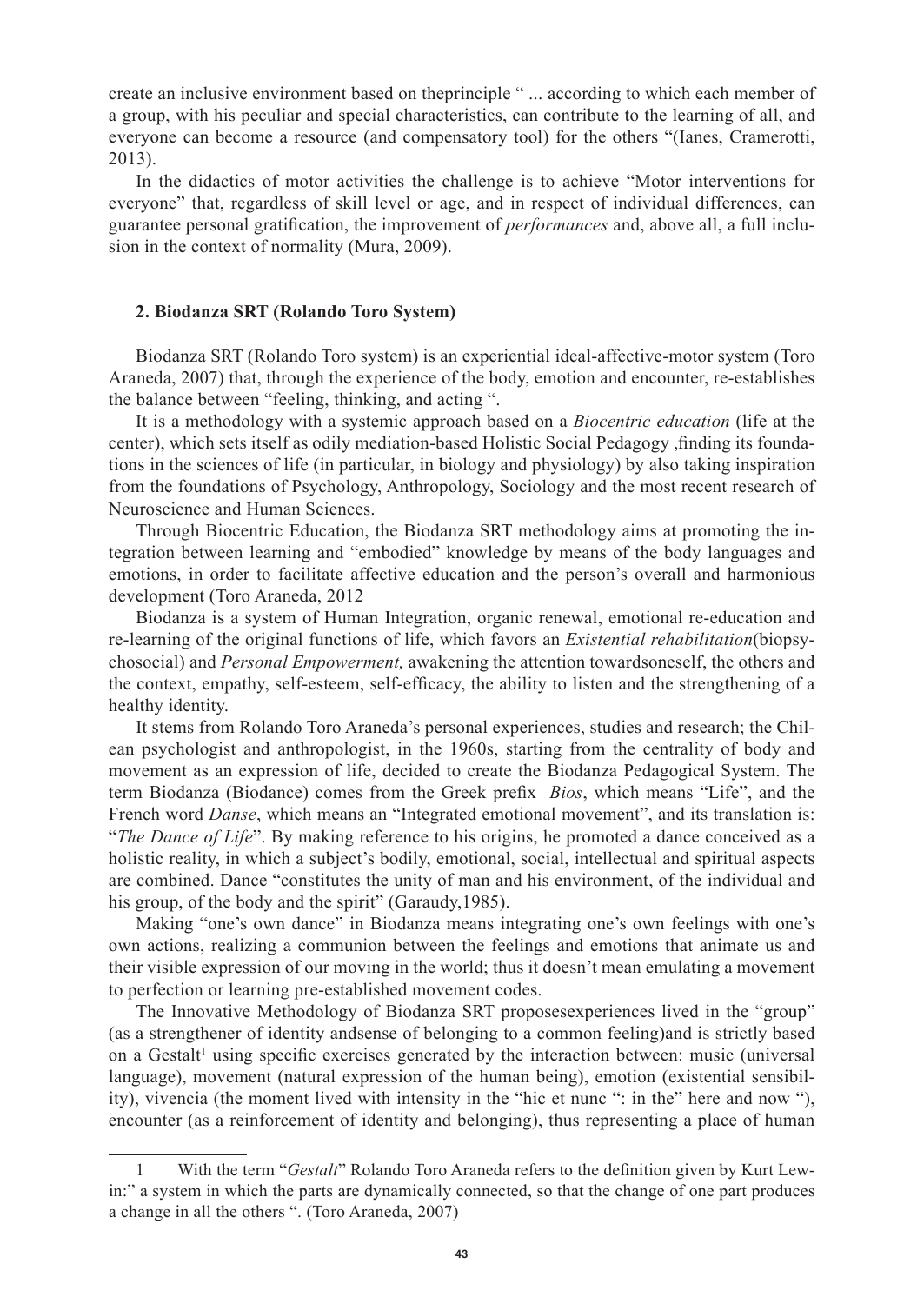encounters, where the everyone's differences are recognized, valued and accepted in the broadest feeling of belonging to Humanity.

The Biodanza SRT system is based on the reality of the encounter, and on the fact that personal identity, as well as music, "absorbs" the relationship with the other. It is the body that, starting from the prenatal age, allows us encountering the world. We are "embodied minds"; mental processes develop and are modulated by our corporeity, and empirical data show that intercorporeity is the basis of intersubjectivity "based on an access that lies on the exercise of a fundamental way of relating with the world: the empathic relationship (Gallese, 2016).

During the Biodanza sessions, a real "empathic network" is built, which constitutes in all respects a group intersubjective space within which there is a continuous exchange of experiences, an emotional resonance and a mutual recognition allowing the participants being reflected in each other, recognizing themselves, discovering one another reciprocally, by strengthening one's own identity and restoring awareness of one's own transformation and change process (Toro Acuna, Demelas, 2013). The Biodanza group function is essential. The group is a matrix of rebirth in which each participant finds the affective control that grants him a change. The presence of the "similar" changes the person's functioning at all his levels, both organic and existential. (Toro Araneda, 2012).

The Biodanza SRT System is part of the broader panorama of the human sciences, proposing itself as an educational perspective that aims at promoting the human value of each person, by representing, in this sense, an inclusive reality for all those people who live a difficult condition or not (Ghedin, 2016). The inclusive environment takes care to foster everyone's participation, gives value to the individual, recognizes him in his own uniqueness, welcomes and surrounds him, so that he can feel totally part of the community and make his own contribution to it, thanks to his talents and personal resources (Pavone, 2010).

Research studies have showed the effectiveness of Biodanza on the regulation of one's own behavior, on the stress management, on the promotion of a certain degree of serenity, optimism, autonomy, on the mastery of the environment in which a person is, on the adoption of autonomous actions and on the establishment of positive relationships with others (Stueck, Villegas, 2012; Giannelli, Giannino, Mingarelli, 2015) as reduced apathy, improved life quality and better walking control (Rosa et al., 2015).From the study carried out in the field of mental health, greater ability to "*perceive one's individuality and, at the same time, a similarity with others, bynot perceiving oneself as 'different'" but as part of the group"* was found in the participants (Ghedin, 2016).

The Biodanza SRT System, through a person-centered approach aiming at facilitating and non-judgmental climate (with respect and attention to oneself and the other) induces people to establish "functional" interpersonal relationships, and live their lives fully and creatively. Positive vision (optimistic attitude), confidence in one's own possibilities (self-efficacy), active listening (effective communication), development of potentialities (self-esteem), empathy and emotional management are essential prerequisites for personal and collective growth and development. (Rogers, 1980).

The Biodanza SRT laboratory proposes an experiential/vivencial approach lived in a group with mainly practical and interactive settings. Relevant is also the aspect of emotional re-education that aims at fighting against the condition of aridity and sterility of human relationships, where the possibility of establishing meaningful emotional bonds is often hampered by a destructive and violent society (Toro, 2007/2013).

The Biodanza SRT system is not considered as a therapy for it does not act on any symptoms, conflicts or disorders, but it therapeutically stimulates the person's "healthy part" through dances/exercises that form inductive models of Integrating Vivencias. Its inclusion in programs or protocols is not intended as an "alternative" proposal, but as a further strategy to be integrated with the actions already implemented in the different contexts.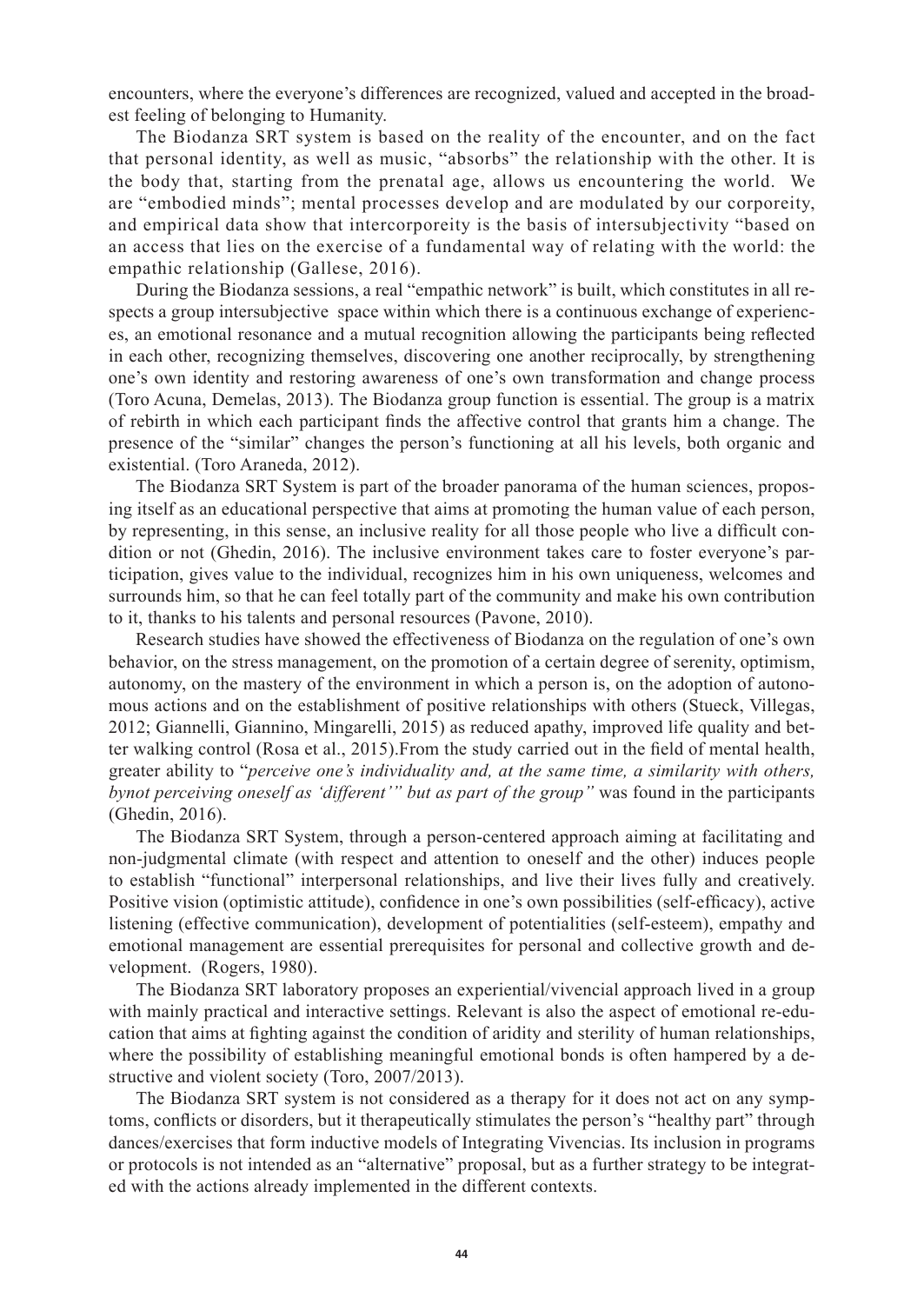### **3. Multisystem Water Therapy (MWT)**

Multisystem Water Therapy (MWT) is a method developed in Italy by two psychologists, the doctors Caputo Giovanni and Ippolito Giovanni; it is the result of over 25 years of experience with children with autism spectrum disorder, generalized disorders of development and other diseases.

It is a therapy that, within a structured environment (pool), uses water as:

- *Emotional, sensorial and motor activator*, able to drive the subject with communication, relational, autism and generalized development disorders towards a meaningful relationship.
- *• Relational activator,*as it induces the child to an "instinctive bond" to the therapist who, in turn, will have to transform this first contact in a positive sense.

It is defined as *Therapy* for it is implemented according to a theoretical model of reference that, through technical and specific methodologies and procedures of individualized and interpersonal intervention, has the aim of being part of a global rehabilitative project, which particularly takes care of the relational, emotional and social integration aspects of autistic subjects. The definition *Multi-system* pertains to its assessing character, and acts on the child's different functional systems, i.e. on his relational, cognitive, behavioral, emotional, sensory-motor and motivational system.

The water environment generates an impressive mass of completely new sensations (of visual, tactile, kinesthetic and labyrinthine type) while, at the same time, the usual and reassuring signals of the ground are lacking. The sensorimotor system (perceptual system + motor system, strongly connected with each other) is overwhelmed by a large amount of unknown information and goes "into crisis" (Di Palma, Ascione, Rosa, 2018)

The MWT methodology is divided into 4 phases (evaluative, emotional-relational, sensory-recreational, social- integrative) and employs cognitive, behavioral, relational and motor-sense techniques.

Through MWT, the ability to adapt to the environment that presumes the activation of cognitive abilities is stimulated, highlightingincreased mnemonic, attentive and motivational abilities (showing interest, remembering places, spatial collocation, reference figure, showing pleasure in 'getting into the water') in the child. Furthermore, it also positively acts on the behavioral system with the adoption of behaviors gradually adapted to the context, allowing for the disappearance or weakening of any "problematic behavior".

Into the water, the child freely explores movements, objects, and environment, according to his own attitudes, by experiencing the simple pleasure of discovering and using his body potential, thus learning to know about himself, his limits and abilities.

By acquiring *motor mastery,*life quality will be improved too, by allowing the autistic child getting out of isolation, expressing his potentialities, *feeling capable of doing something* (Self-efficacy. Bandura, 1997), and increasing self-esteem.

In the pool, the child with autistic syndrome adheres to social and environmental rules that inevitably also activate his emotional system, making emerging emotions that, once recognized by the therapist, are supported to be contained or expressed. The constant establishment of the relationship helps the person regulate his behavior, endure frustration, mediate the encounter with the other and manage emotions by developing emotional and relational intelligence (Goleman, 1995, Gardner, 2013).

Water and the proposed activities performed into it also activate the sensory-motor system by facilitating coordination, internalization of the sense-motor patterns and activation of the "sensory-motor intelligence" (Piaget, 1967), characterized by the direct action that the child performs on objects by "activating" functional assimilation and accommodation schemes (Ferraris Oliviero et al. 1991).

Sense and movement are the first "knowledge mediators" (Piaget, 1967; Vygotskij, 1973) which, although initially fragmented and disordered, turn out to be the starting point for the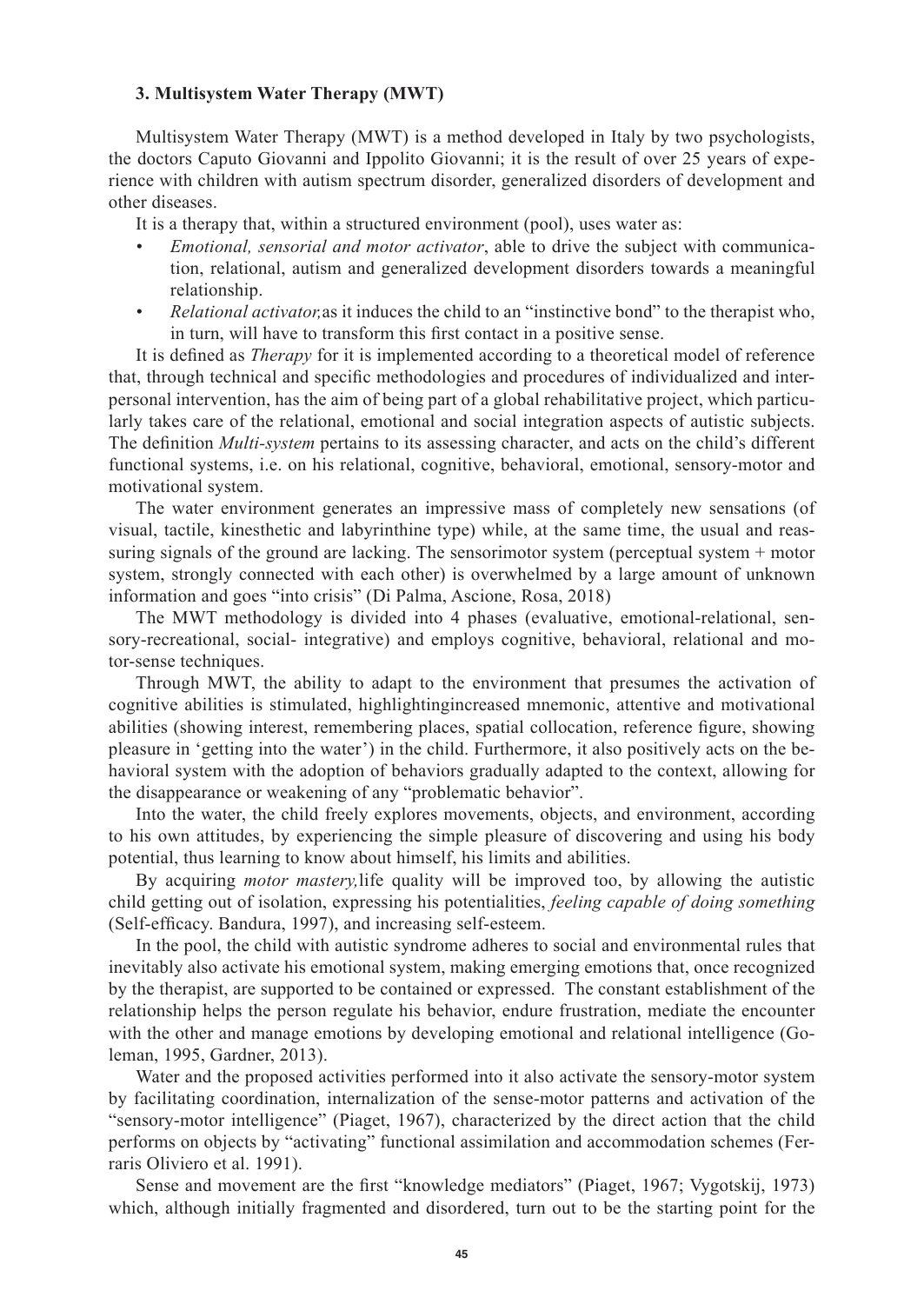elaboration of individual information in mental schemes and thought structures.

In therapeutic interventions, the importance of environments enriched with numerous and differentiated stimuli are fundamental. They constitutea significant recovery tool from which immediate gratification can result (D'Ulisse, Porcaro, 2000). Motivation and gratification are at the base of every rehabilitative intervention as they favor the learning, memorization and consolidation of what has been learned.

The public pool, although particularly noisy for children with autism, offers opportunities for socialization and interchange in the peer group, andthe meeting in a joyful environment provides them countless advantages compared to the development of potentialities and their ability of being in a relationship.

Water is also the recreational space par excellence where it is easier to promote a game through body and relational interpersonal exchanges, promoting a bodily and emotional integration. All children increase their motor, cognitive and emotional agility while playing. The child experiences everything he cannot do in reality thanks to the fantastic world of games, thus increasing his knowledge of the world to face it with greater confidence (Isaac, 1978). The game is a great educational tool that develops imagination, fosters creativity and learning and, in its various components (discovery, exploration, manipulation, action), grants access to symbolization.

Through the MWT, also disabled children and those with autism, having great difficulties related to the game, learn to reflect upon things, have exchanges, search for other people, make discoveries, act and make mistakes (Laxer, Ritvo, 1992), channel aggression and interact with the world. The game must always be played in couple and not by a child alone; it must be active and never passive, no one (child-therapist) must be subjected to it, but it must be shared (Caputo, Ippolito, Maietta, 2008).

It is precisely into the water that those intense emotions are activated, making it possible to reach the therapeutic objectives to develop intersubjectivity and the motivation to the relationship, and to the problem solving. Family dynamics are also modified thanks to the parents' real perception of their children's changes, thus regaining trust in their potentialities.

The autistic child who happily passes the early stages of therapy can subsequently be included in the swimming school groups. The swimming techniques and skills acquired are used as a vehicle to achieve therapeutic goals, and to subsequently implement the fundamental process of socialization and integration with the peer group.

In the MWT, Swimming and Water Motor Activities are considered as "means" for the person's integrated development, and not as an "end". The planning of individualized interventions is based on the human relationship, and they are aimed at the re-education of motor, cognitive, behavioral, communicative, emotional and relational reciprocity schemes. Interventions act (or may act) on symptoms weakening by positively modifying communicative-relational processes, inducing behavioral changes, and social interaction.

# **Conclusions**

With respect to the educational needs of individuals with autism spectrum disorders, the implementation of interventions through integrated motor activity offers everyone effective tools for social interaction, for managing emotions and knowledge, and for the enhancement of individual differences.

To realize effective motor experiences in inclusive contexts, it needs to take into account the educational, human and social value of motor activities in the growth process of any individual, recognizing the importance of the body, of corporeality and of emotions in relation to learning, to the construction of personal identity, to the relationship with other individuals and the exploration of one's own potentialities. We can state that Biodanza SRT and MWT are effective strategies in the integrated treatment of the autistic syndrome. By involving people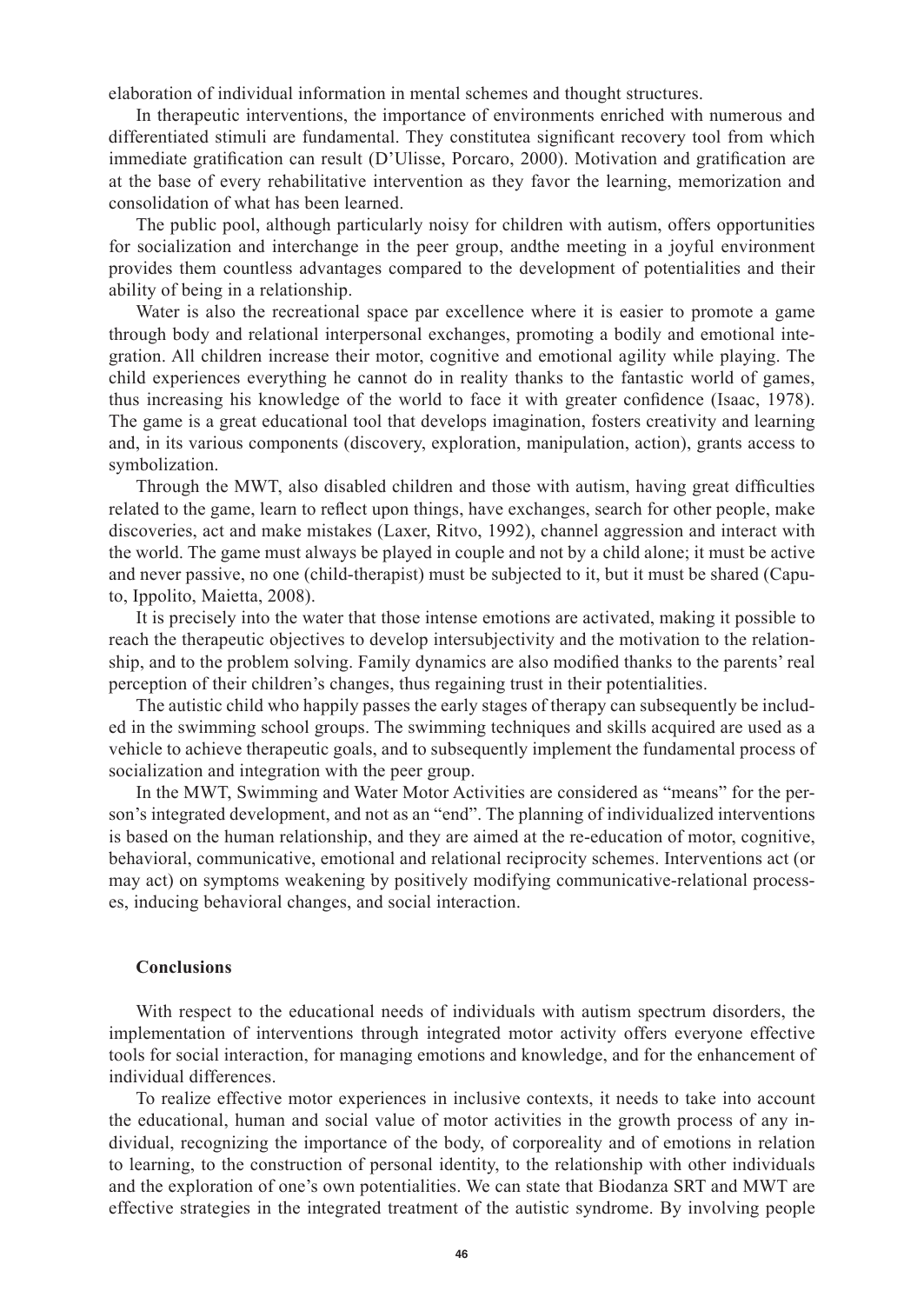at physical, mental, emotional and social level, they aim at creating new patterns of movement that integrate the individual's emotional and motor components,generate adaptive responses aimed at strengthening self-esteem, self-efficacy, communication-relational skills, motor skills, behavioral and communication skills.

### **References**

- AA.VV. (2015). *Bes a scuola*, Erickson
- Bandura A. (1996/2000). *Il senso di autoefficacia*, Trento, Erickson
- Bandura, A. (1997). *Autoefficacia: teoria e applicazioni*. Tr. it. Erikson, Trento, 2000.
- Ferraris Oliviero A., Liuzzo M.L., Panier Bagat M. Pilleri Senatore R. (1991). *Teorie dello sviluppo cognitivo e affettivo*, Bulzoni, Roma
- Caputo G., Ippolito G., Maietta P., (2008). *La Terapia Multisitemica in Acqua. Nuovo approccio terapeutico per soggetti con disturbo autistico e della relazione. Indicazioni per operatori, psicologi, terapisti, genitori.* Franco Angeli, Milano.
- Di Palma D., Ascione A., Rosa R. (2018)**.***Elementi didattici del nuoto e della pallanuoto*. Filo Refe
- D'Ulisse M.E., Porcaro F. (2000). *Musicoterapia e autismo*, Phoenix, Roma
- Gardner H. (2013). Formae mentis. *Saggio sulla pluralità dell'intelligenza*, Feltrinelli
- Garaudy R. (1985). *Danzare la vita.* Assisi: Cittadella
- Gallese V. (2016). *L'empatia è sempre "incarnata,* Scienza e Filosofia rubrica del *Il sole 24 ore*
- Giannelli M.T., Giannino P., Mingarelli A. (2015). *Health effects derived from an annual course of Biodanza: an empirical study*. Published in Psicologia della Salute (Psychology of Health). Franco Angeli Issue 1.
- Ghedin E. (2016). *Passi verso la felicità: il valore della Biodanza per promuovere l'inclusione*, in Journal of Special Education for Inclusion, anno IV-,2 Pensa Multimedia Editore, p. 204
- Goleman, D. (1995). *Emotional Intelligence: Why It Can Matter More Than IQ.* New York: Bantam Books (trad. it. L'intelligenza emotiva, Rizzoli, Milano, 1997).
- Ianes D. (2001), *Il bisogno di una "speciale normalità" per l'integrazione,* "Difficoltà di apprendimento", vol. 7, n. 2, pp. 157-164.
- Ianes D., Cramerotti S. (2013). *Alunni con Bisogni educativi speciali. Indicazioni operative per promuovere l'inclusione scolastica sulla base della DM del 27/12/2012 e della CM n.8 6/3/2013*. Erickson: Trento.
- Isaac S. (1978). *Dalla nascita ai sei mesi*. Giunti Barbera, Firenze
- Johnson, D. & Johnson, R. (1987). *Learning together and alone*. Upper Saddler River. N.J.: Prentice-Hall.
- Miato S.A. Miato L. (2003). *La didattica inclusiva. Organizzare l'apprendimento cooperativo metacognitivo*, Erikson
- Montesano P., Peluso Cassese F. Tafuri D. (2016) *Valorizzazione del corpo nella proposta didattica al soggetto con Sindrome dello Spettro Autistico*. Formazione & Insegnamento XIV – 2, Supplemento
- Mura, A. (2009). *Pregiudizi e sfide dell'inclusione: le attività motorie integrate*. de Anna L., (a cura di). *Percorsi formativi e processi di integrazione nelle scienze motorie* (pp. 111-137). Milano: Franco Angeli.
- Pavone M. (2010). *Dall'esclusione all'inclusione*. Milano: Mondadori
- Piaget J. (1967). *Lo sviluppo mentale del bambino*, Einaudi, Torino
- Polito M. (2000). *Attivare le risorse del gruppo classe Nuove strategie per l'apprendimento reciproco e la crescita personale*, Edizioni Erickson, Trento
- Riva D. (2000) *La Neuropsicologia dell'Autismo*. Giornale Neuropsichiatrico Età Evolutiva 20: 170-182.
- Rogers C.R. (1980). *A Way of Being, Boston*, Ma. Houghton Mifflin Co. (trad. it. Un modo di